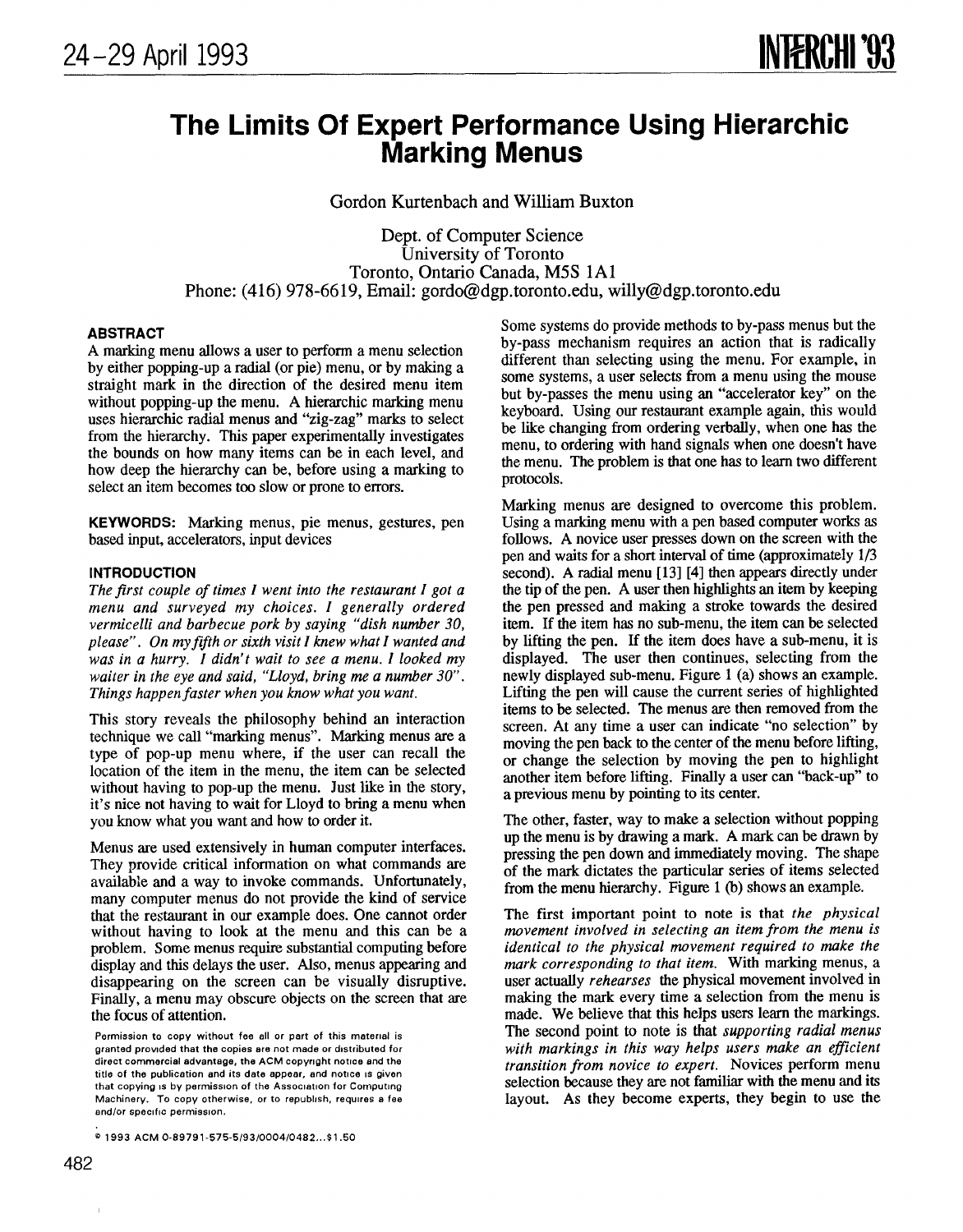



Figure 1. Hierarchic marking menus can be selected from using two different methods. Using method (a), radial menus can be sequentially displayed and selections made. Method (b) uses a marking to make the same selection. Method (a) is good when the user is unfamiliar with the menu. Method  $(b)$  is good when the user is familiar with the menu and wants to avoid waiting for the display of each menu.

markings instead. Novices, in effect, "learn on the job" because these two activities are so similar.

Is marking much faster than using the menu? In a study of user behavior with non-hierarchic marking menus in a real application, we found that using a mark was approximately 3.5 times faster than using the menu, even if the 1/3 of second delay to pop-up the menu was subtracted from menu selection time (for example, one user required on average 0.2 seconds to select using a mark and 0.7 seconds to select using the menu) [8]. Displaying the menu actually takes a small amount of time (O.15 seconds in our system). The larger amount of time is consumed waiting for the user to react to the display of the menu, even if the location of the desired menu item is known. While these time savings may seem trivial, one user performed approximately 15,000 selections over 36 hours of work. Using marks helped her complete the task 1.25 hours sooner.

We performed an experiment to address questions one asks when designing an interface that will use hierarchic marking menus.

Ql: Are hierarchic marking menus a feasible idea? Nonhierarchic marking menus have proven to be feasible [9]. Other research has shown that radial menus are faster than linear menus [1]. Thus we can expect marking menus, even without using the faster marking ahead technique, to be faster that traditional linear menus. Nevertheless, the question remains as to whether it is possible to use a marking to select hierarchic menu items.

Q2: How deep can one go using a marking? Just how "expert" could users become? Could an experienced user use a mark to select from a menu which had 3 levels of hierarchy and twelve items at each level? By discovering the limitations of the technique we would be able to predict what menu configurations, with enough practice, will lead to reliable selection using a marking, and which menu configurations, regardless of the amount of practice, will never permit reliable selection using a marking. Also, will some items be easier to select regardless of depth? For example, it seems easier to select items that are on the up, down, left and right axes even if the menus are cluttered and deep.

Q3: Is breadth better than depth? Will wide and shallow menu structures be easier to access with markings than thin and deep ones? Traditional menu designs have breadth/depth trade-offs [5]. What sort of trade off exists for marking menus?

Q4: Will mixing menu breadths result in poorer performance? A previous experiment on non-hierarchic marking menus has shown that the number of items in a menu and the layout of those items in the menu affects selection performance when markings are used [9]. Specifically, menus with 2,4,6, 8 and 12 items work quite well for markings. What will be the effect of selecting from menu configurations where the number of items in a menu varies from sub-menu to sub-menu?

Q5: Will the pen be more suitable than the mouse for making marks? The experiment mentioned above also compared making selections from non-hierarchic marking menus using a tablet with a stylus, a trackball and a mouse. The trackball was the worst performer, while the tablet with stylus and mouse performed equally. However, hierarchic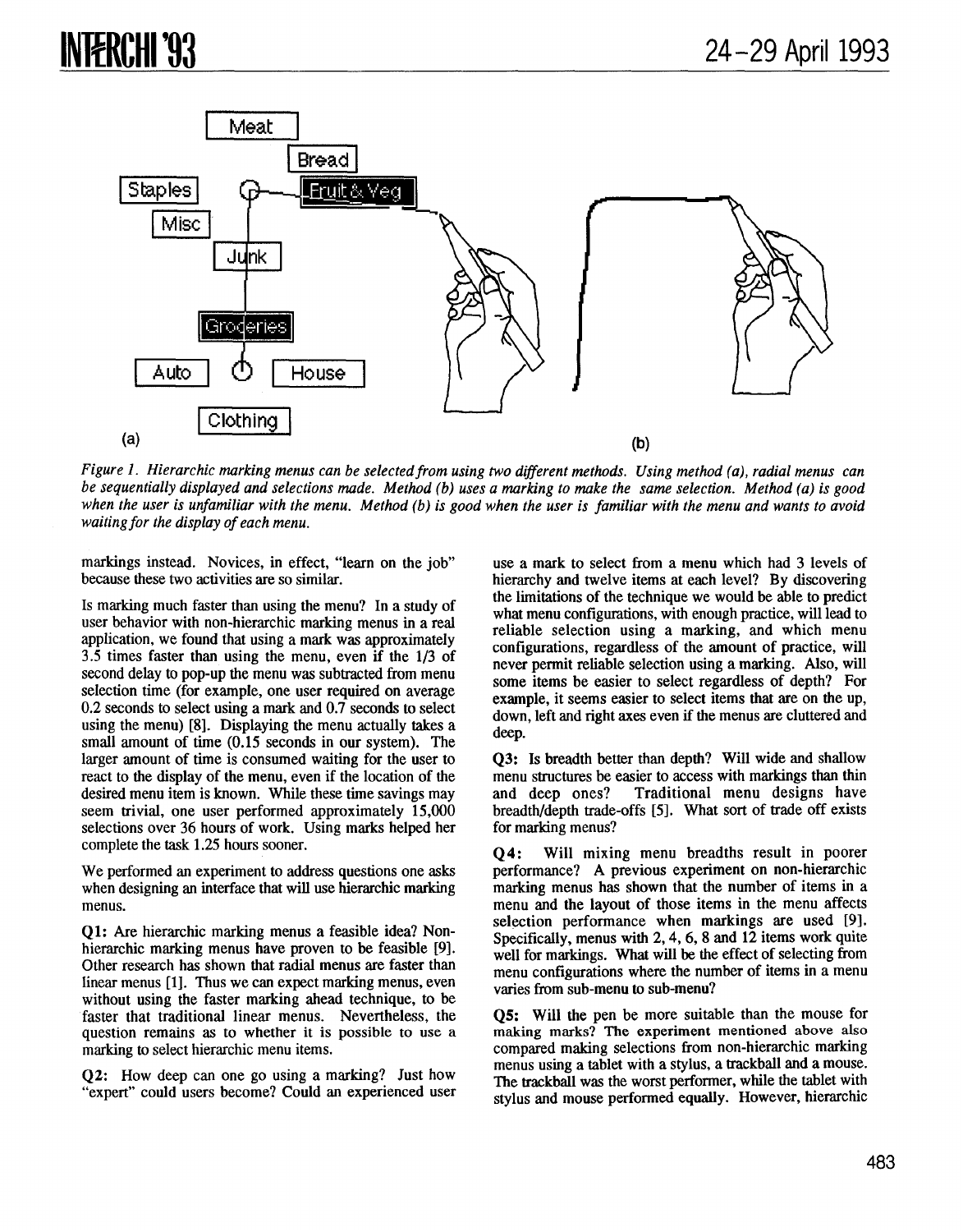marking menus require more complex marks. Will the mouse prove inadequate?

### THE EXPERIMENT

### Basic Design

In order to determine the limits of performance, we needed to simulate expert behavior. We defined expert behavior as the situation where the user is completely familiar with the contents and layout of the menu and can easily recall the marking needed to select a menu item. To make subjects "completely familiar" with the menu layouts we chose menu items whose layout could be easily memorized. We tested menus with 4, 8 and 12 items. For a menu of 4 items, the labels were laid out like the four points of a compass: "N", "E", "S" and "W'. We referred to this type of menu as a compass4. Similarly a "compass8" menu had these four directions plus "NE", "SE", "SW" and "NW". Menus with twelve items, referred to as a "clock" menus, were labeled like the hours on a clock.

Will users of real applications ever be as familiar with menus as they are with a clock or compass? We believe the answer is yes and base this on three pieces of evidence. First, our own behavioral study of users using a marking menu in a real application shows, with practice, markings are used over ninety percent of the time [8]. Other researchers have reported this type of familiarity with pie menus [4]. Second, research has shown that the effects of menu organization disappear with practice [2] [10]. In other words, with practice, users memorize menu layouts and navigate directly to the desired menu item. Finally, it must be remembered that a user does not have to memorize the layout of an entire menu. For example, a hierarchic marking menu could contain 64 items but the user might only memorize the markings needed to select the two most frequently used menu items.

The general design of a trial in our experiment was as follows. The system would ask the subject to select a certain item using a marking (the menu could not be popped up by the subject). The subject would draw the marking and the system would then record the time taken, and whether or not a successful selection was made. We would then vary the menu configuration and input device and see what effect these variables had on selection performance.

### Method

Subjects: Twelve right handed subjects were recruited from University of Toronto. All subjects were skilled in using a mouse but had little or no experience using a pen on a pen based computer.

Equipment: A Momenta pen based computer was used. The input devices consisted of a Microsoft mouse for IBM personal computers, and a Momenta pen and digitizer.

Task: A trial occurred as follows. The type of menu configuration currently being tested would appear in the top left comer of the screen. A small circle would appear in the center of the screen. A subject would then press and hold the pen or mouse button over the circle. The system would then display instructions describing the target at the top center of the screen. A subject would then respond by drawing a mark that was hoped to be the correct response. The system would respond by displaying the selection produced by the marking. If the selection did not match the target, the system would beep to indicate an error. The



Figure 2: The experiment screen at the end of a trial where the target was "NE-S". After the marking was completed, the system displayed the menus along the marking to indicate to the subject the accuracy of their marking.

 $\overline{\phantom{a}}$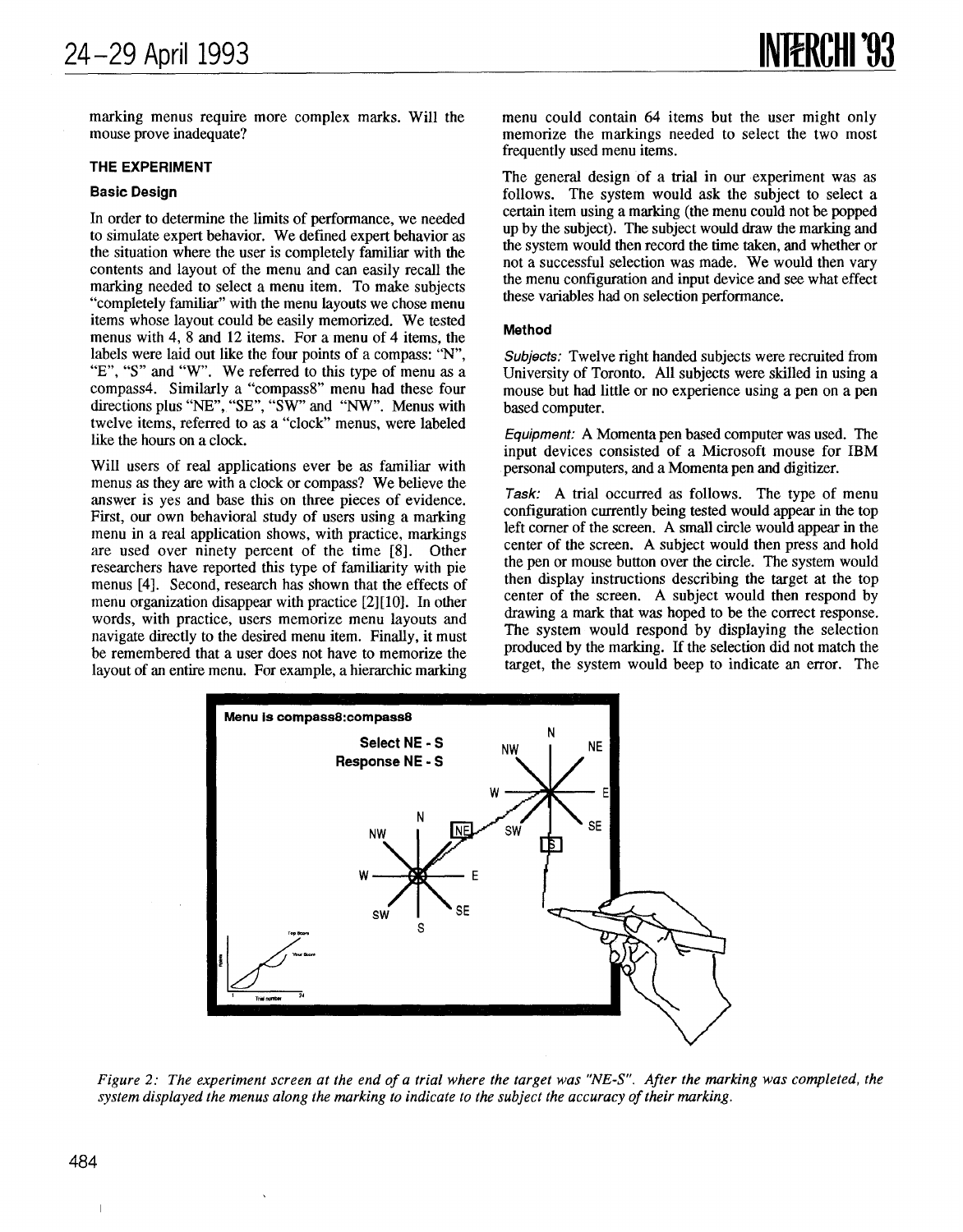

Figure 3: Response time and percentage of errors as a function of menu breadth, depth and input device. Each data point is the average of 288 trials.

system would then display each menu in the current menu configuration at its appropriate location along the marking and indicate the selection from each menu. A subject's score would then be shown in the lower left of the screen. Figure 2 shows the experimental screen at this point. If a selection was incorrect, a subject would lose 100 points and the trial would be recorded as an error. If a selection was correct, the subject would earn points based on how quickly the response was executed. Response time was defined as the time that elapsed between the display of the target and the completion of the marking.

Design: All three factors, device, breadth and depth were within-subject. Trials were blocked by input device with every subject using both the pen and the mouse. One half of the subjects began with the pen first while the other half began with the mouse. For each device, a subject was tested on the 13 menu configurations (breadths 4, 8 and 12 crossed with depths 1 to 4, plus the mixed menu configuration of clock: compass8:clock). Menu configurations were presented in random order. For each menu configuration, a subject performed 24 trials. During the 24 trials, subjects were repeatedly asked to select 1 of 3 different targets. Each target appeared eight times in the 24 trials but the order of appearance was random.

Before starting a block of trials for a particular menu configuration, subjects were allowed 8 seconds to study the menu configuration. Before starting trials with a particular input device, a subject was given ten practice trials using the device on a compass4:compass4:compass4 menu.

### Results and Discussion

All three factors, input device, breadth and depth affected response time. Analysis of variance revealed a three way interaction between input device, breadth and depth  $(F(6,66)=3.32, p < .05)$  affecting response time. Figure 3 (a) shows these relationships. As one would expect, increasing breadth and depth increases response time, however, subjects' performance degraded more quickly with the mouse than with the pen.

Subjects responded significantly faster with the pen than with the mouse  $(F(1,11)=19.7, p < .001)$ . The response time averaged across all subjects, breadths and depths for the pen was 1.69 seconds while the mouse averaged 2.07 seconds. As menu breadth and depth increased subjects' performance with the two devices began to differ. This is shown in figure 3.

Subjects produced significantly more errors with the mouse than with the pen  $(F(1,11)=6.41, p < .05)$ . Both depth and breadth interacted to affect error rate (F(6,66)=12.28, p < .00 1). Figure 3 (b) shows that mouse and pen error percentages began to differ once menu breadth reached eight items. For either device, error rates were below 10% for up to menus of breadth 8 and depth 2.

We tested for effects of mixing menu breadths in menu configurations by comparing the performance of a clock:clock:clock menu with a clock:compass8:clock menu. We found no significant performance differences between the two menu configurations.

In order to test the hypothesis that markings which consist of "on axis" items (items on the vertical and horizontal axes) out-perform "off axis" markings, we picked targets for menus of breadth twelve, depths two, three and four such that the experimental data could be divided into 3 groups. With each group we associated an "off axis-level": a1, a2 and a3. Experimental data was placed in group al if the target consisted strictly of menu items that were on-axis, such as "12-3-9-3". Group a3 consisted of data on targets that consisted of entirely off-axis targets such as "l-2-l-2". Group a2 consisted of data on targets that were a mixture of on-axis and off-axis menu items, such as "12-7-3-9". Figure 4 shows that axis level had a significant effect on response time  $(F(2,22)= 104.84, p < .001)$  and on percentage of errors  $(F(2,22)=36.2, p < .001)$ . Figure 4 (a) shows how the type of device interacted with off-axis level (F(2,22)=6.93,  $p$  <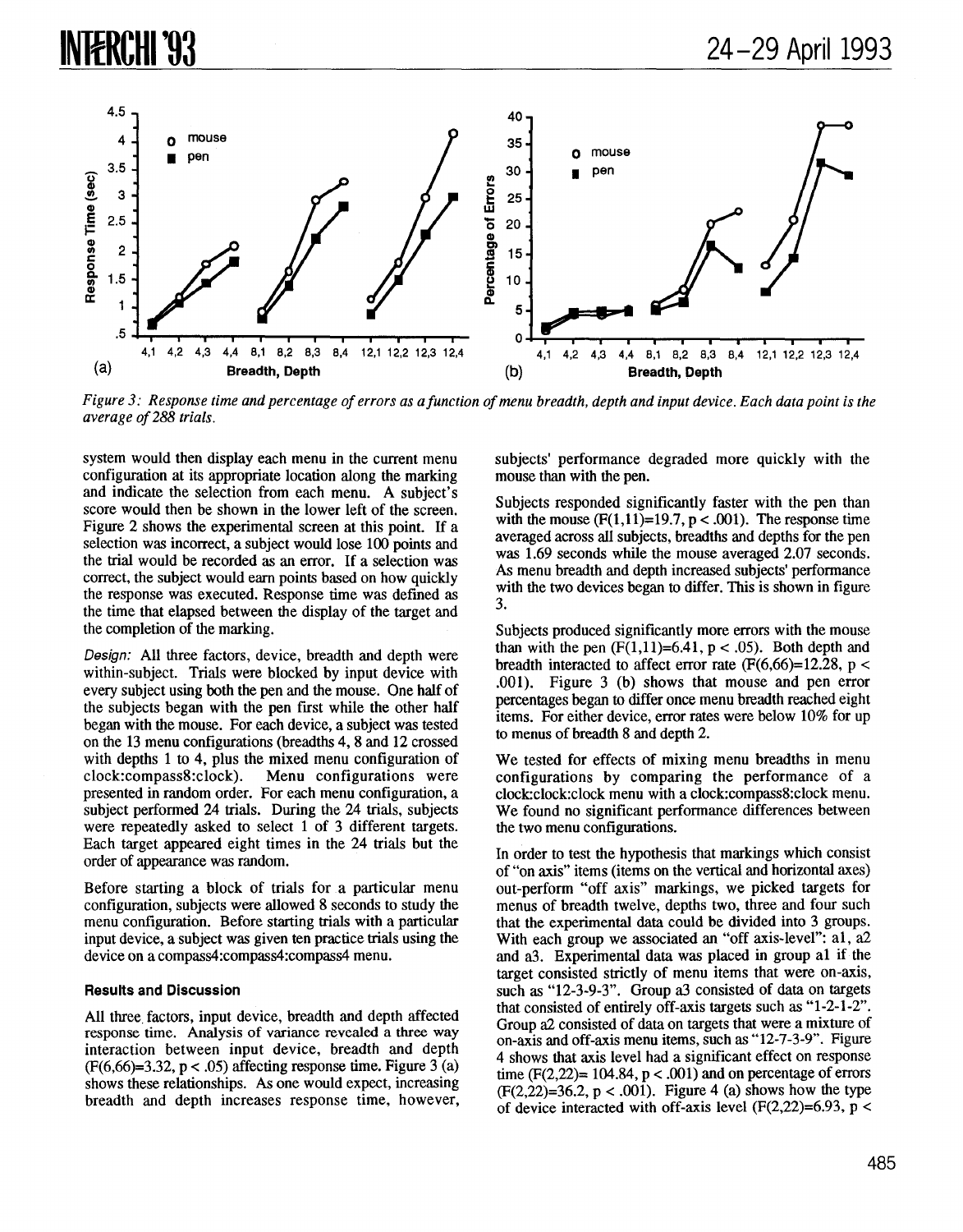.05). This indicates that subjects' response time on the worse off-axis targets did not degrade as badly with the pen as it did with the mouse.

### CONCLUSIONS

We can now revisit the questions posed at the start of this paper.

Ql: Are hierarchic marking menus a feasible idea? Even if using a marking to access an item is too hard to draw or carmot be remembered, a user can perform a selection by displaying the menus. Nevertheless, since the subjects could perform the experiment, it is feasible that markings could be used to select hierarchic menu items.

Q2: How deep can one go using a marking? Our data indicates that increasing depth increases response time linearly. The limiting factor appears to be error rate. For menus of four items, even up to four levels deep, the error rate was less than ten percent. This is also true for menus of eight items, up to a depth of two. However, when using markings for menus with eight items or more, at depths greater than two, selection becomes error-prone, even for the expert. However, our "off-axis" analysis indicates that the source of poor performance at higher breadths and depths is due to selecting "off-axis" items. Thus, when designing a wide and deep menu, the frequently used items could be placed at "on-axis" locations. This would allow some items to be accessed quickly and reliably with markings, despite the breadth and depth of the menu.

What is an acceptable error rate? The answer to this question depends on the consequences of an error, the cost of undoing an error or redoing the command, and the attitude of the user. For example, we have data that indicates, in certain situations, experts produce more errors than novices [11]. The experts were skilled at error recovery and thus elected to trade accuracy for fast task performance. Our experiences with marking menus with six items being used in a real application indicates that experts perceived selection to be error-free. Other research reports that menus with up to eight items produce acceptable performance [4]. Marking menus present a classic time versus accuracy trade-off. If the marking error rate is too high, a user can always use the slower but more accurate method of popping up the menus to make a selection.

Q3: Is breadth better than depth? For menu configurations that resulted in acceptable performance, breadth and depth seems to be an even trade-off in terms of response time and errors. For example, accessing 64 items using menus of four items, three deep, is approximately as fast as using menus of eight items, two deep, and both have approximately equivalent error rates. Thus, within this range of menu configurations, a designer can let the semantics of menu items dictate whether menus should be narrow and deep, or wide and shallow.

Q4: Will mixing menu breadths result in poorer performance? The experiment did not show this to be true. This may be due to the fact that our menu labels strongly suggested the correct angle to draw at, and therefore confusion was avoided. A stronger test might be to compare mixing menu breadths using less suggestive labels. However, our results do indicate that, with enough familiarity with the menus, mixing breadths is not a significant problem.

Q5: Will the pen be better than the mouse for making marks? Overall, subjects performed better with the pen than with the mouse. However, for small menu breadths and depths, subjects' performance, with either the mouse or pen, was approximately equivalent. We found this extremely encouraging because it implies that a marking menu is an interaction technique that not only takes advantage of the pen but also remains compatible with the mouse.

### FUTURE DIRECTIONS

We are currently experimenting with designing interfaces that use marking menus. When displays become small or very large, marking menus are effective. A mark or selection can be made at a user's current location without a trip to a menu bar or tool pallet. We are currently trying to exploit this advantage on a electronic whiteboard system



Figure 4: Average response time and percentage of errors for targets with an increasing number of "off-axis" items.